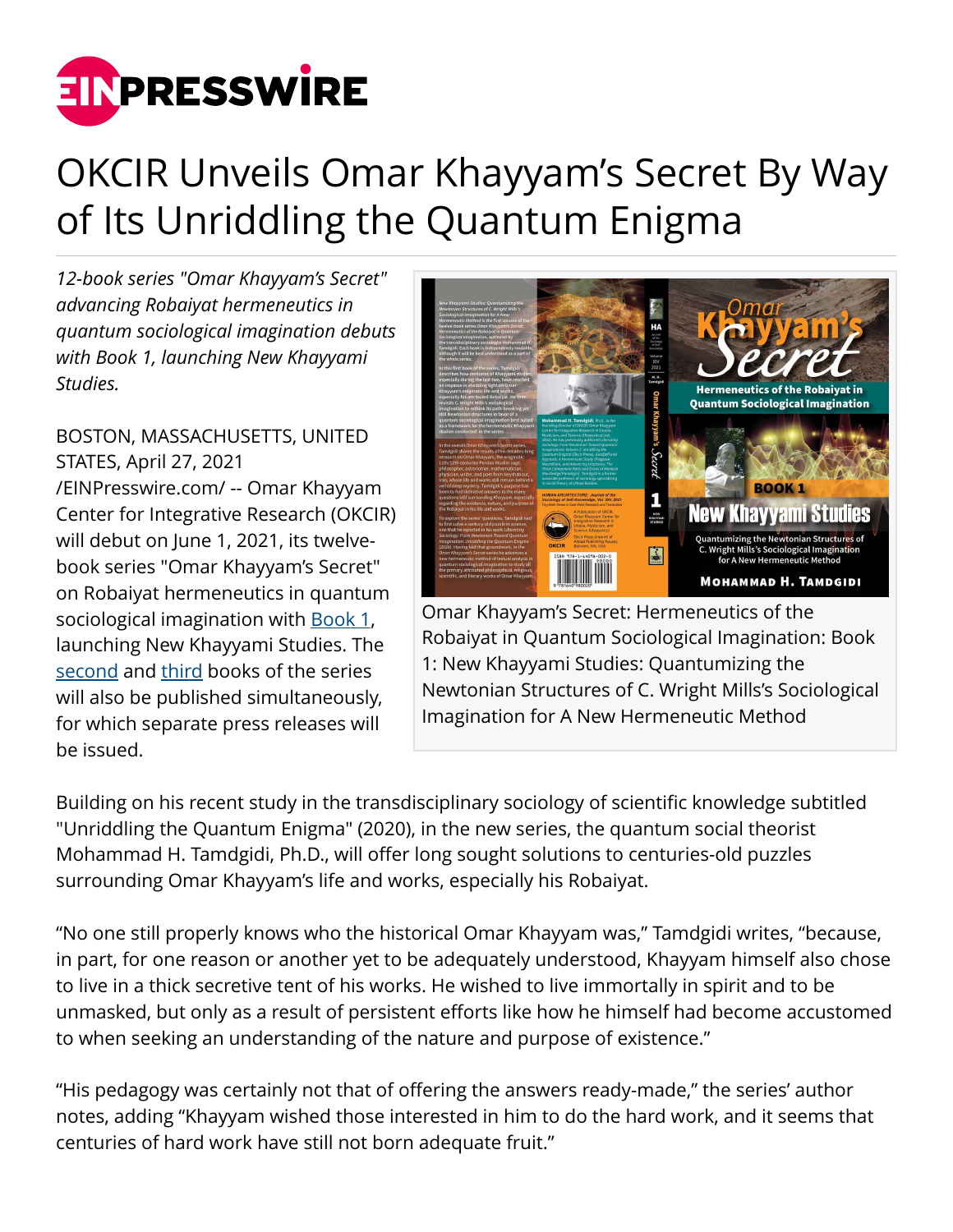In Tamdgidi's view, "Khayyam had a message for the world, including the Iranian and the Islamic cultures, that has still not yet been deciphered. We need to take a sip of his Wine's bittersweet wisdom to understand him anew. Nearly a thousand years after his birth, it is time to bring Omar Khayyam home."

A part of its Tayyebeh Series in East-West Research and Translation, "Omar Khayyam's Secret: Hermeneutics of the Robaiyat in Quantum Sociological Imagination" is a twelve-book series of which the book subtitled "New Khayyami Studies: Quantumizing the Newtonian Structures of C. Wright Mills's Sociological Imagination for A New Hermeneutic Method" is the first volume. Each book is independently



Omar Khayyam Statue (by Artist Abolhasan Seddiqi), Laleh Park, Tehran, Iran

readable, although it will be best understood as a part of the whole series.

In the overall series, the transdisciplinary sociologist Mohammad H. Tamdgidi shares the results

"

It is by going beyond habitual ways of thinking about Omar Khayyam that we can discover the treasure for all humanity that has remained hidden for centuries at the bottom of his wisdom's ocean." *Sociologist and Author, Mohammad H. Tamdgidi*

of his decades-long research on Omar Khayyam, the enigmatic 11th/12th centuries Persian Muslim sage, philosopher, astronomer, mathematician, physician, writer, and poet from Neyshabour, Iran, whose life and works still remain behind a veil of deep mystery. Tamdgidi's purpose has been to find definitive answers to the many puzzles still surrounding Khayyam, especially regarding the existence, nature, and purpose of the Robaiyat in his life and works. To explore the questions posed, he advances a new hermeneutic method of textual analysis, informed by what he calls the quantum sociological imagination, to gather and study all the attributed philosophical, religious, scientific, and literary writings of Khayyam.

In the first book of the series, following a common preface and introduction to the series, Tamdgidi develops the quantum sociological imagination method framing his hermeneutic study in the series as a whole. In the prefatory note he shares the origins of the series and how the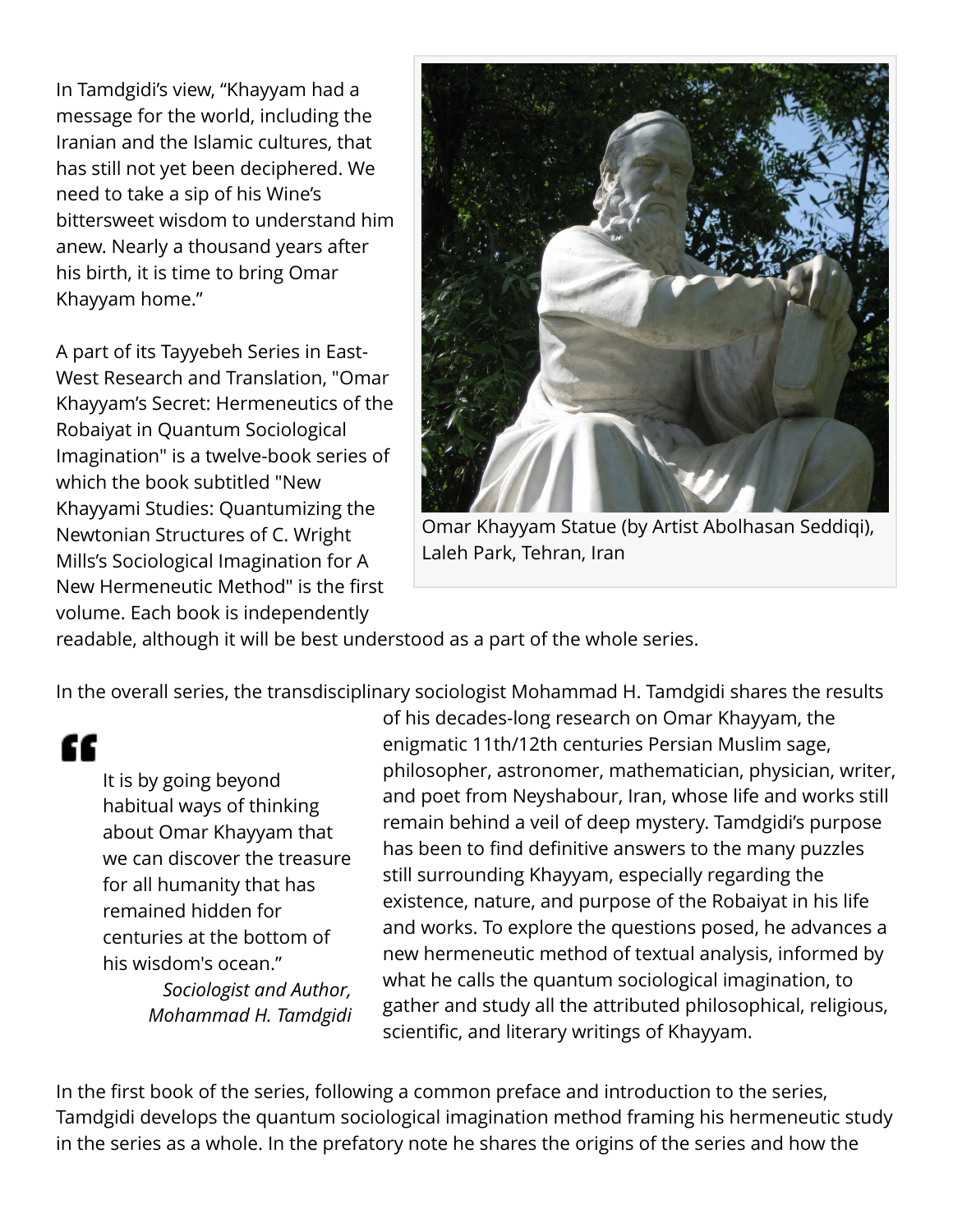study is itself a moment in the trajectory of a broader research project. In his introduction, he describes how centuries of Khayyami studies, especially during the last two, have reached an impasse in shedding light on his enigmatic life and works, especially his attributed Robaiyat.

The four chapters of the book are then dedicated to developing the quantum sociological imagination as a new hermeneutic method framing the Khayyami studies in the series. In the first chapter, Tamdgidi raises a set of eight questions about the structure of C. Wright Mills's sociological



Transdisciplinary Sociologist Mohammad H. Tamdgidi, Ph.D.

imagination as a potentially suitable framework for Khayyami studies. In the second chapter, he shows how the questions are symptomatic of Newtonian structures that still continue to frame Mills's sociological imagination. In the third chapter, the author explores how the sociological imagination can be reinvented to be more in tune with the findings of quantum science. In the last chapter, the implications of the quantum sociological imagination for devising a hermeneutic method for new Khayyam and Robaiyat studies are outlined. In conclusion, the findings of this first book of the Omar Khayyam's Secret series are summarized.

The method builds, in an applied way, on the results of Tamdgidi's recent work in the transdisciplinary sociology of scientific knowledge, "Liberating Sociology: From Newtonian Toward Quantum Imagination: Volume 1: Unriddling the Quantum Enigma" (2020), where he explored extensively, in greater depth, and in the context of understanding the so-called "quantum enigma," the chunky Newtonian and the duality-transcending quantum ways of imagining reality. In this first book of the Omar Khayyam's Secret series, he shares the findings of that research in summary amid new applied insights developed in relation to Khayyami studies.

Any secret that is in a sage's heart sealed Must be even more than phoenix from all concealed, Since it's from shell-hiddenness that becomes a pearl That drop which is the ocean heart's secret, congealed. — Omar Khayyam (Tamdgidi translation)

——————————————————————

——————————————————————

About the Author: